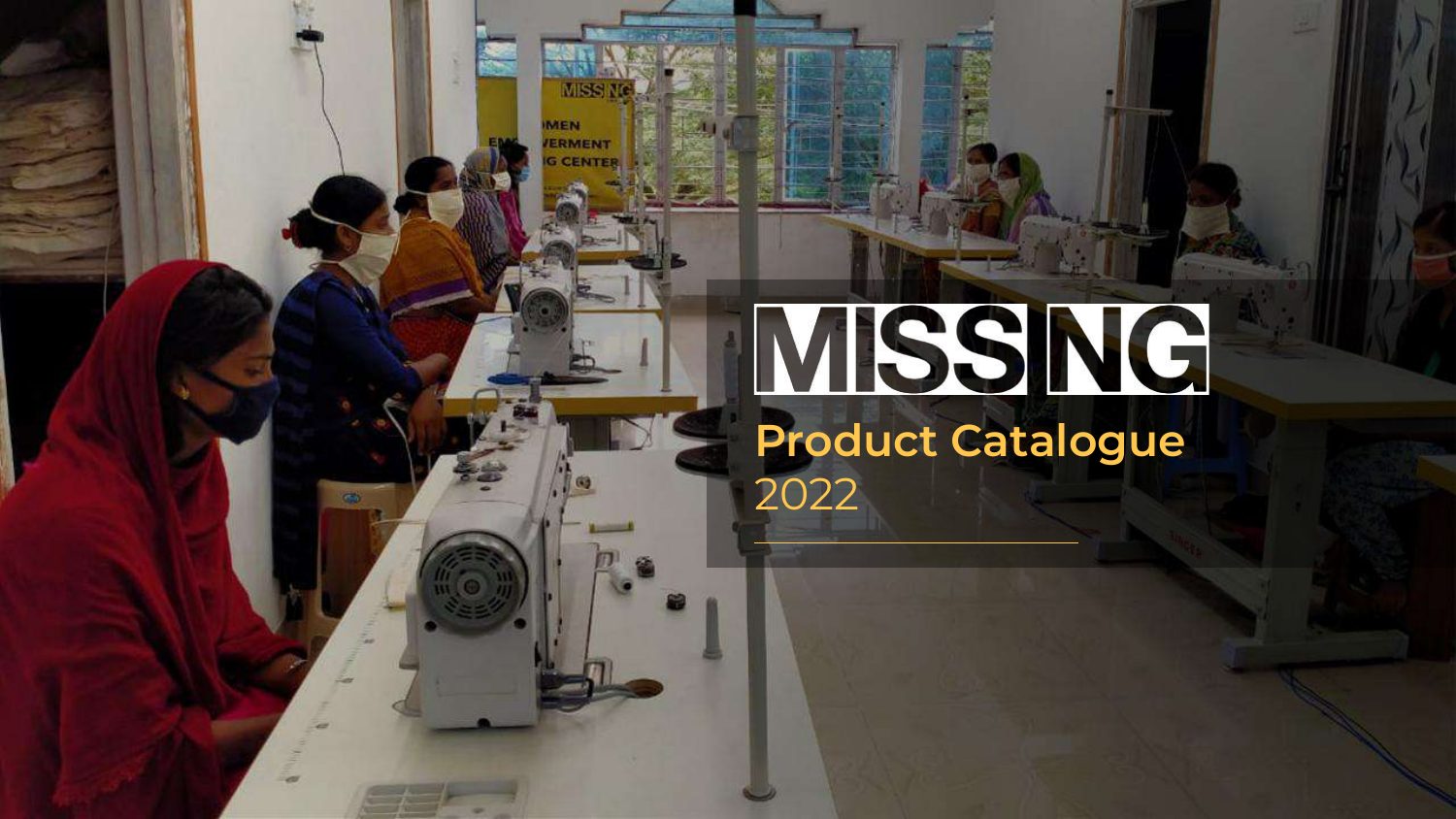# Everyday, more than **200.680**<br>children & women

# **GO MISSING IN INDIA**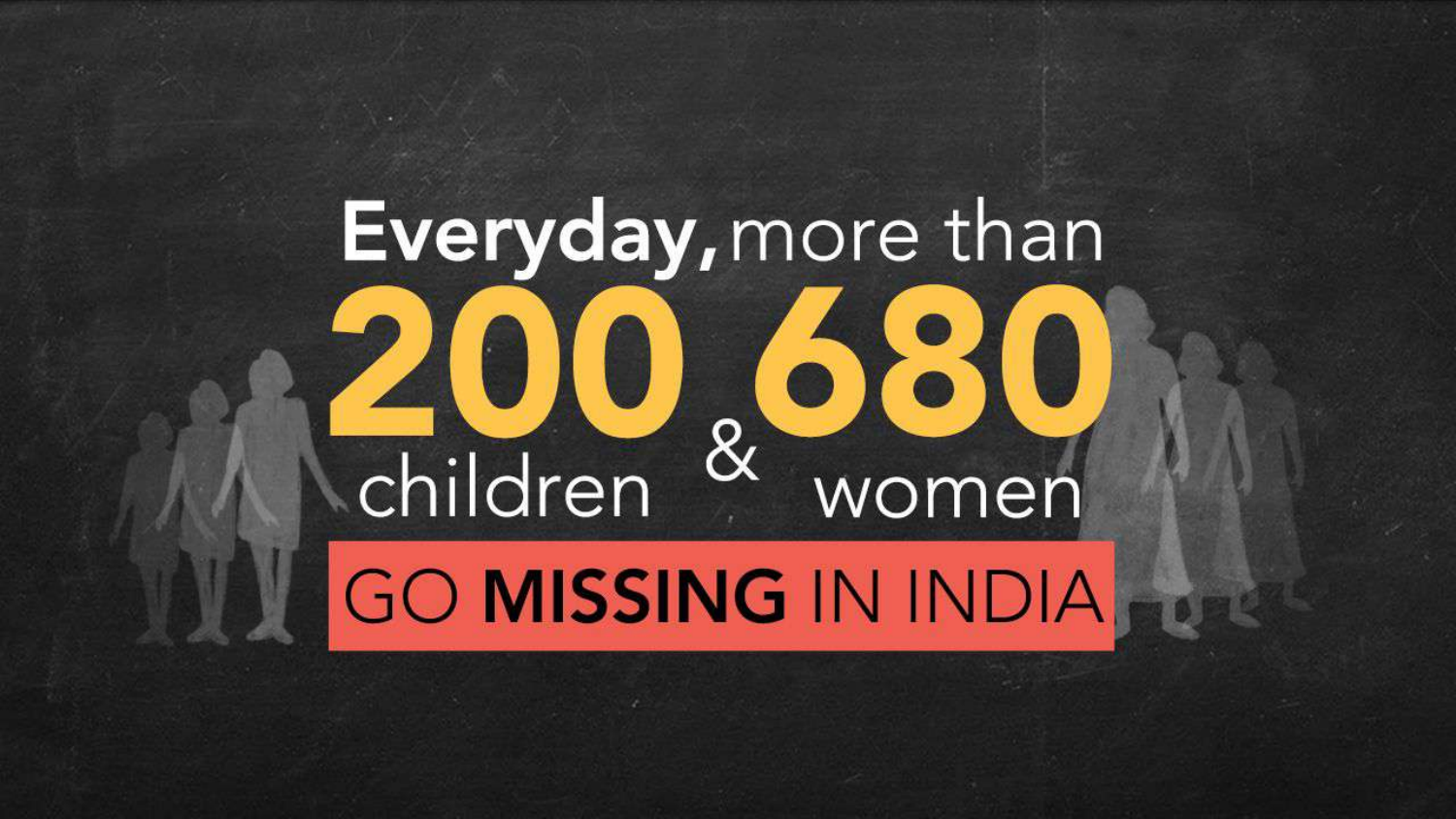

#### **Empower**

**West Bengal accounts for about [44%\\*](https://www.hindustantimes.com/india-news/how-bengal-india-s-human-trafficking-hub-is-weaving-a-turnaround-story/story-qrxuWT4lOkH84Q2IX8FC8J.html) of all trafficking cases in India, with Sundarbans as the hotbed.**

**Missing's Empowerment Centres are in Sundarbans**

- **Hit by 4 cyclones in 3 years**
- **USD 0.5 per day per capita income**
- **Remoteness of the villages**
- **High Trafficking & Crime Rate**



#### **Beneficiary**

**2 Million** vulnerable women and girls from the Sundarbans

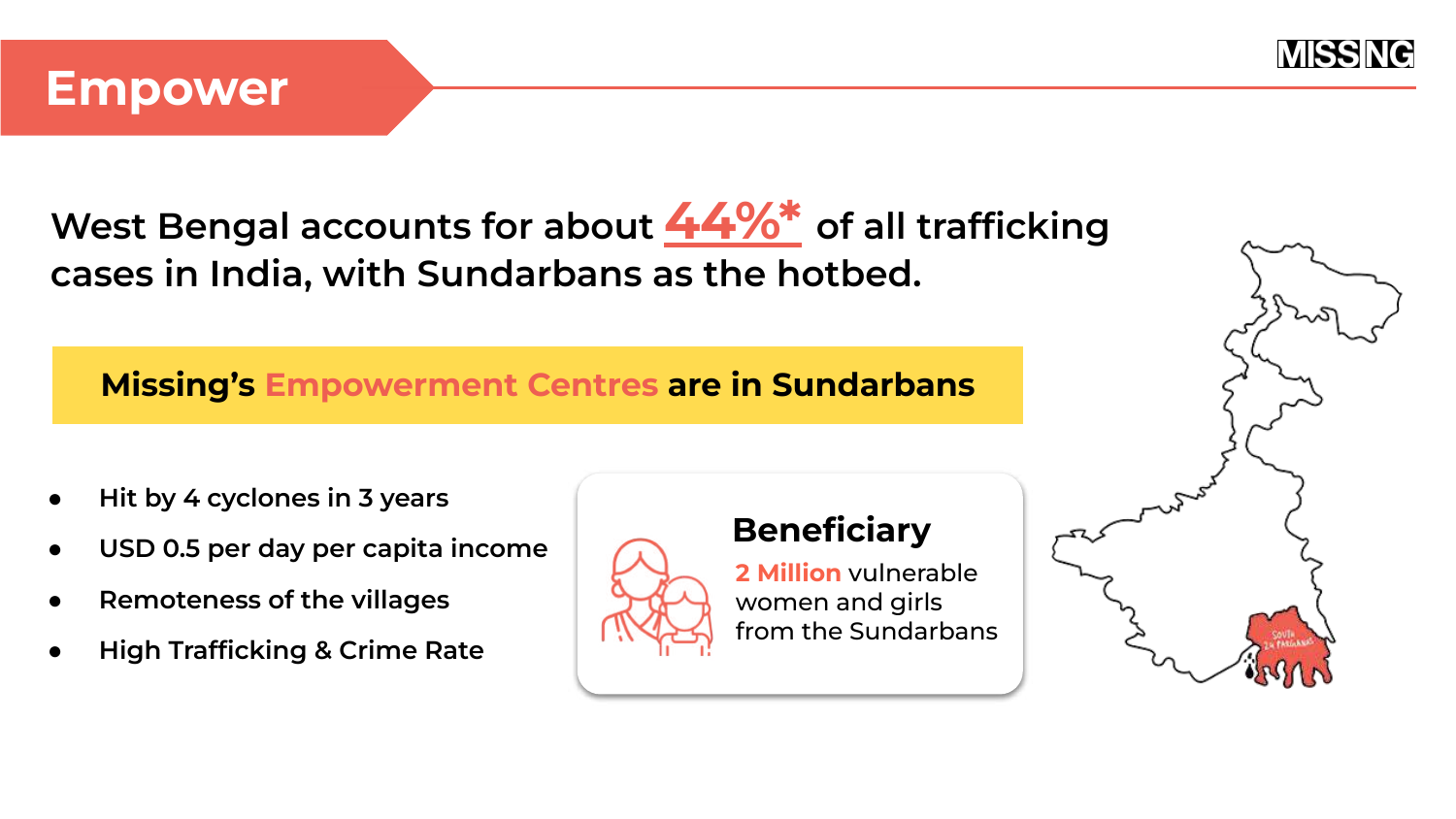## **Why use the Missing Bag?**

- Empower the Women of Sundarbans to **break out of the cycle of exploitation** and poverty
- The Missing Bag is **handcrafted**, artisanal, environment friendly -in cotton and canvas
- Align your business with your **CSR objectives**
- Create **Brand Visibility**
	- Branding campaigns within our education tools and media
	- Product placements in MASSp, Mobile and PC games
- Builds the organizational **social quotient** to your consumer
	- PR stories in media about our partnership during seminars, workshops and round-table discussions

We have successfully operated the two centers pre-Covid **(fulfilled orders of 1,00,000 bags from jaypore.com over a span of 10 months, and others like JLF, Filament Pictures and German consulate)**

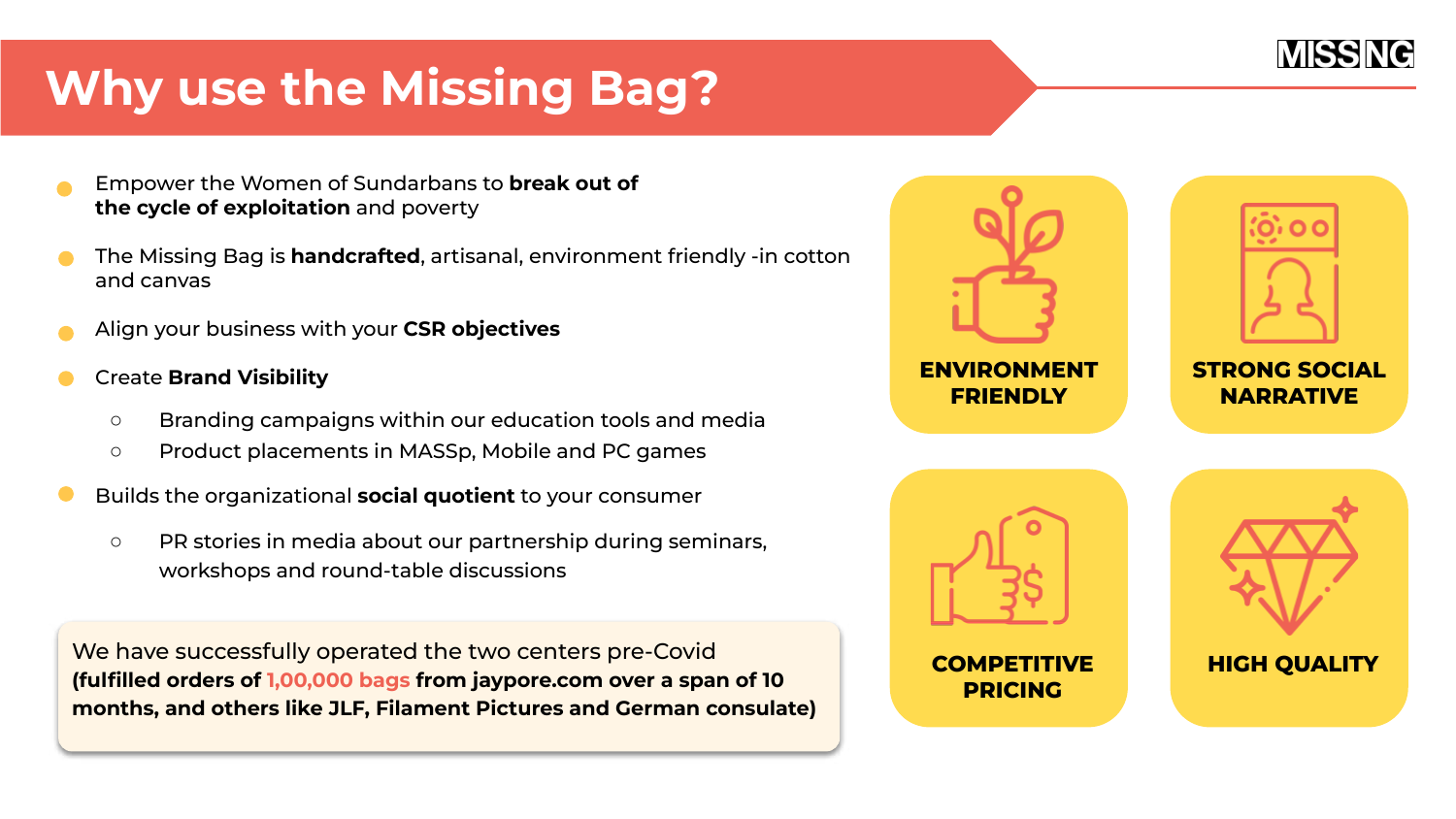

### **Product Catalogue**



#### **Front Pocket Sling Bag**

Code: MLO2 Fabric: Canvas Size: 22 x 17 cm Handle: 110 cm



#### **Canvas Pouch**

Code: ML10 Fabric: Canvas Size: 20 x 18 x 7 cm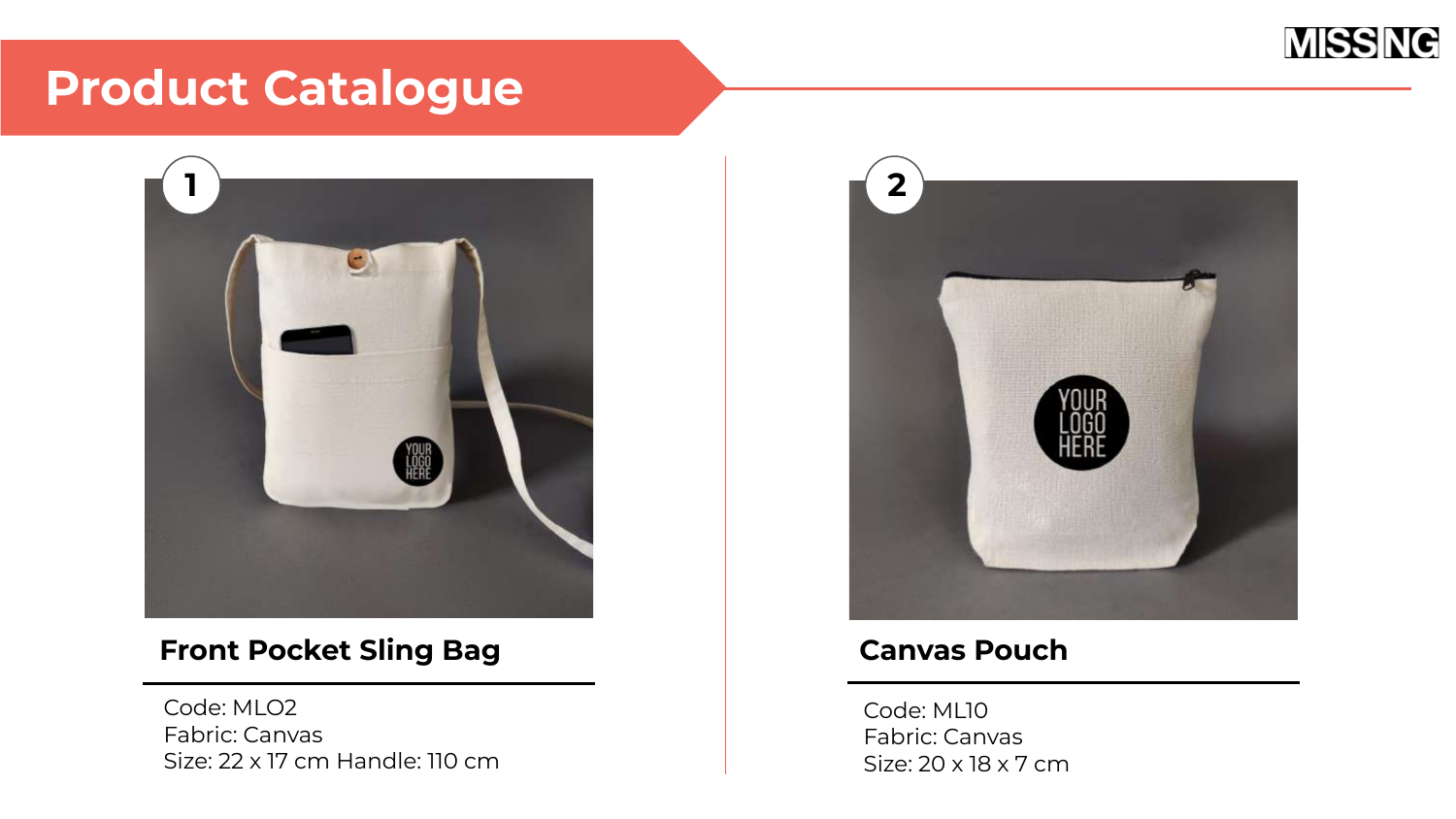



#### **Pleated Pouch**

Code: MLO1 Fabric: Canvas Size: 22 x 15 x 5 cm



#### **Zipper Pouch**

Code: ML06 Fabric: Canvas Size: 25 x 20 cm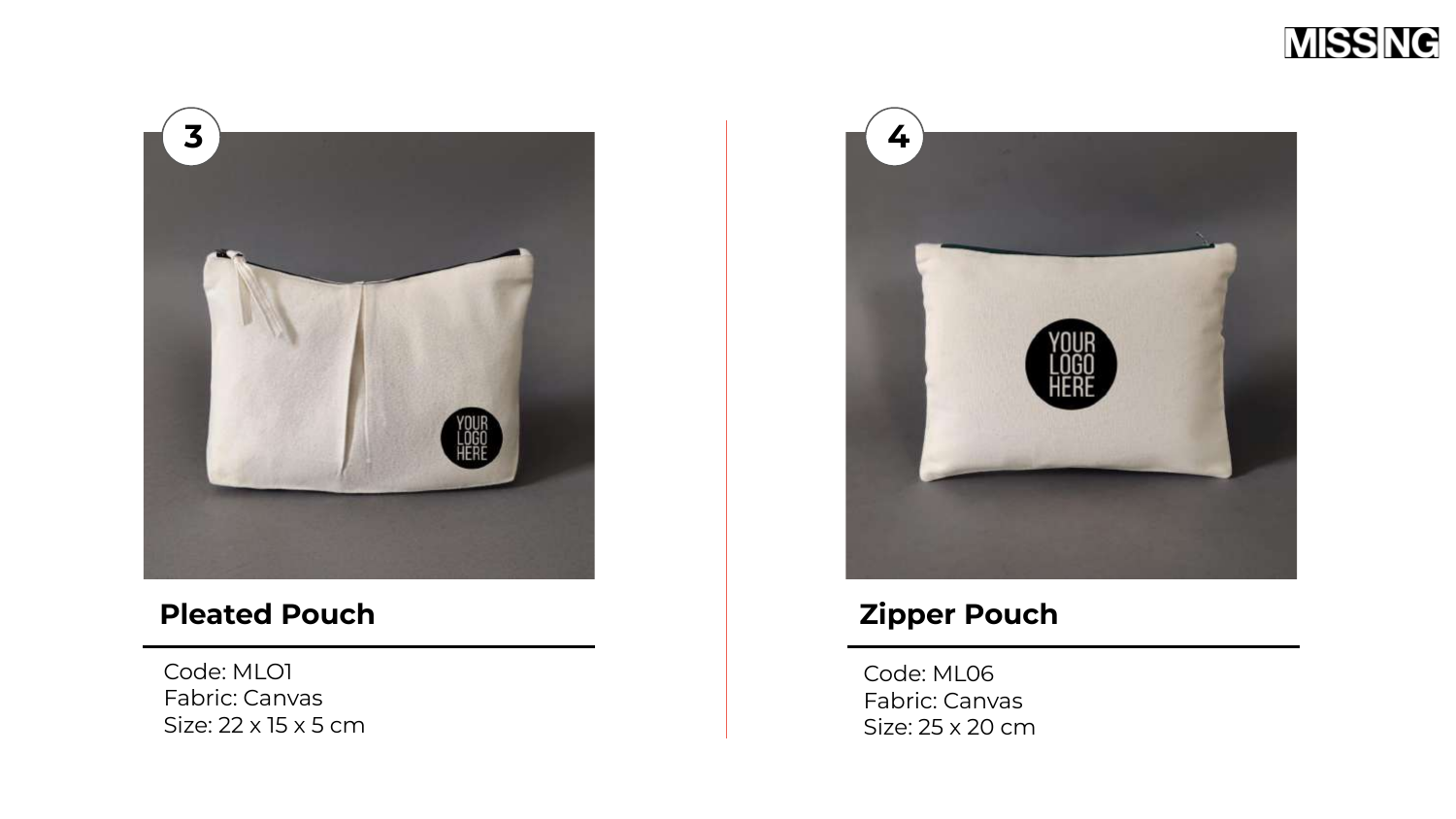



#### **Rollover Pouch**

Code: MLO3 Fabric: Canvas Size: 30 x 22 cm



#### **Pencil Pouch**

Code: ML08 Fabric: Canvas Size: 17 x 6 cm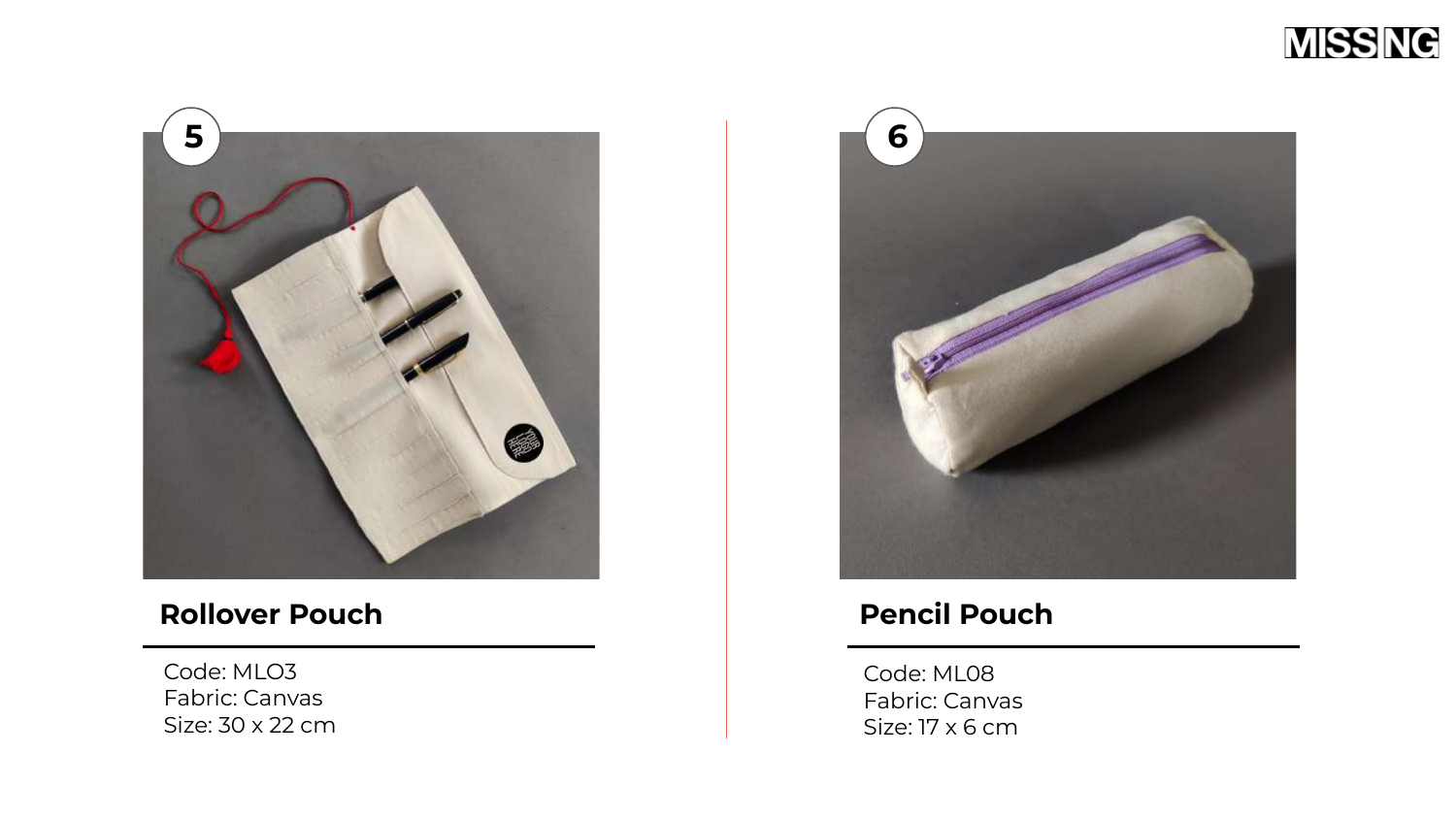



#### **Drawstring Mini Bag**

Code: MLO5 Fabric: 20s Cotton Size: 20 x 12 cm



#### **Drawstring Backpack**

Code: ML04 Fabric: Canvas Size: 40 x 35 cm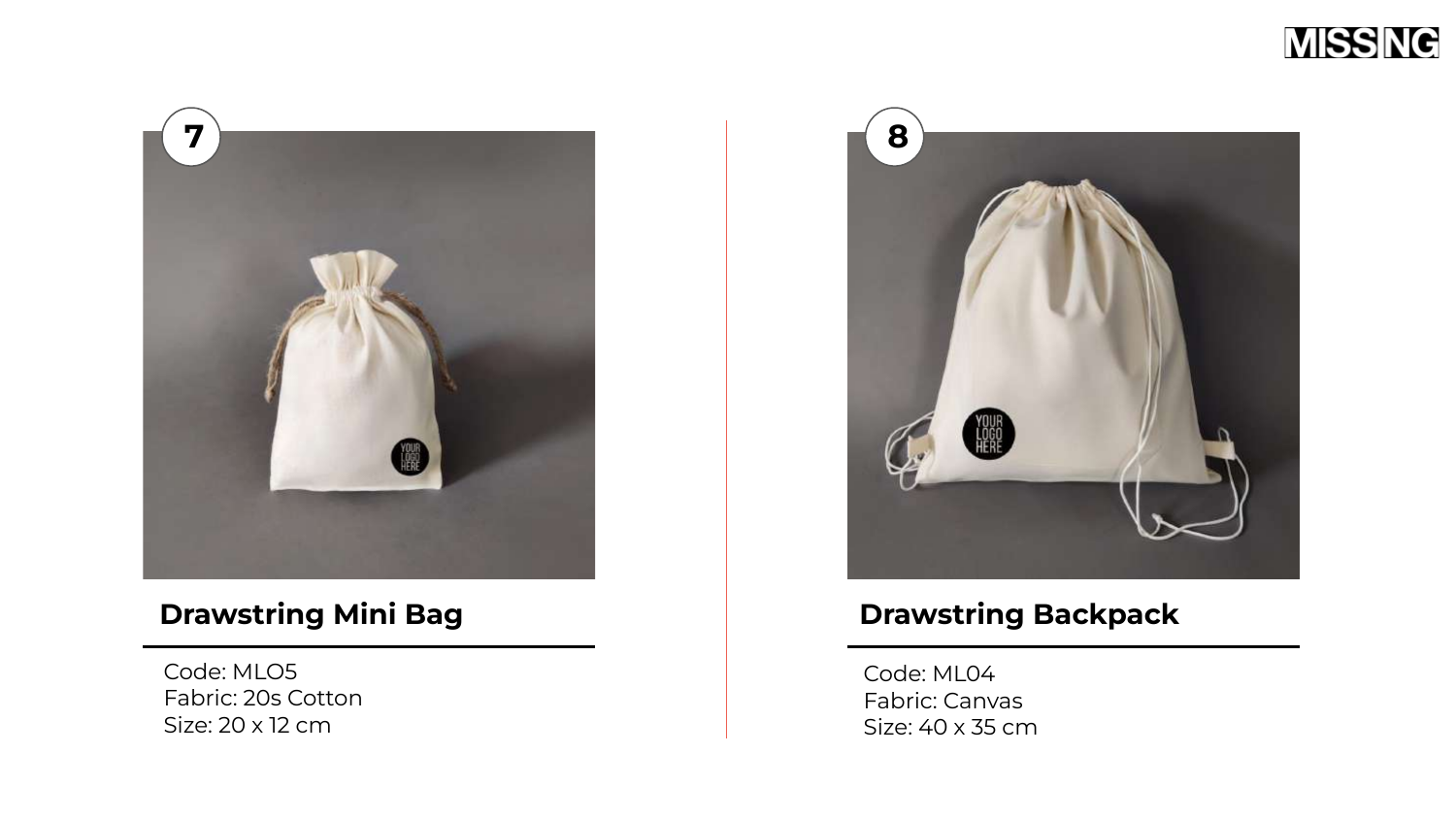



#### **Tote Bag**

Code: MLO9 Fabric: Canvas Size: 40 x 35 cm



#### **Shopping Bag**

Code: ML07 Fabric: Canvas Size: 38 x 38 cm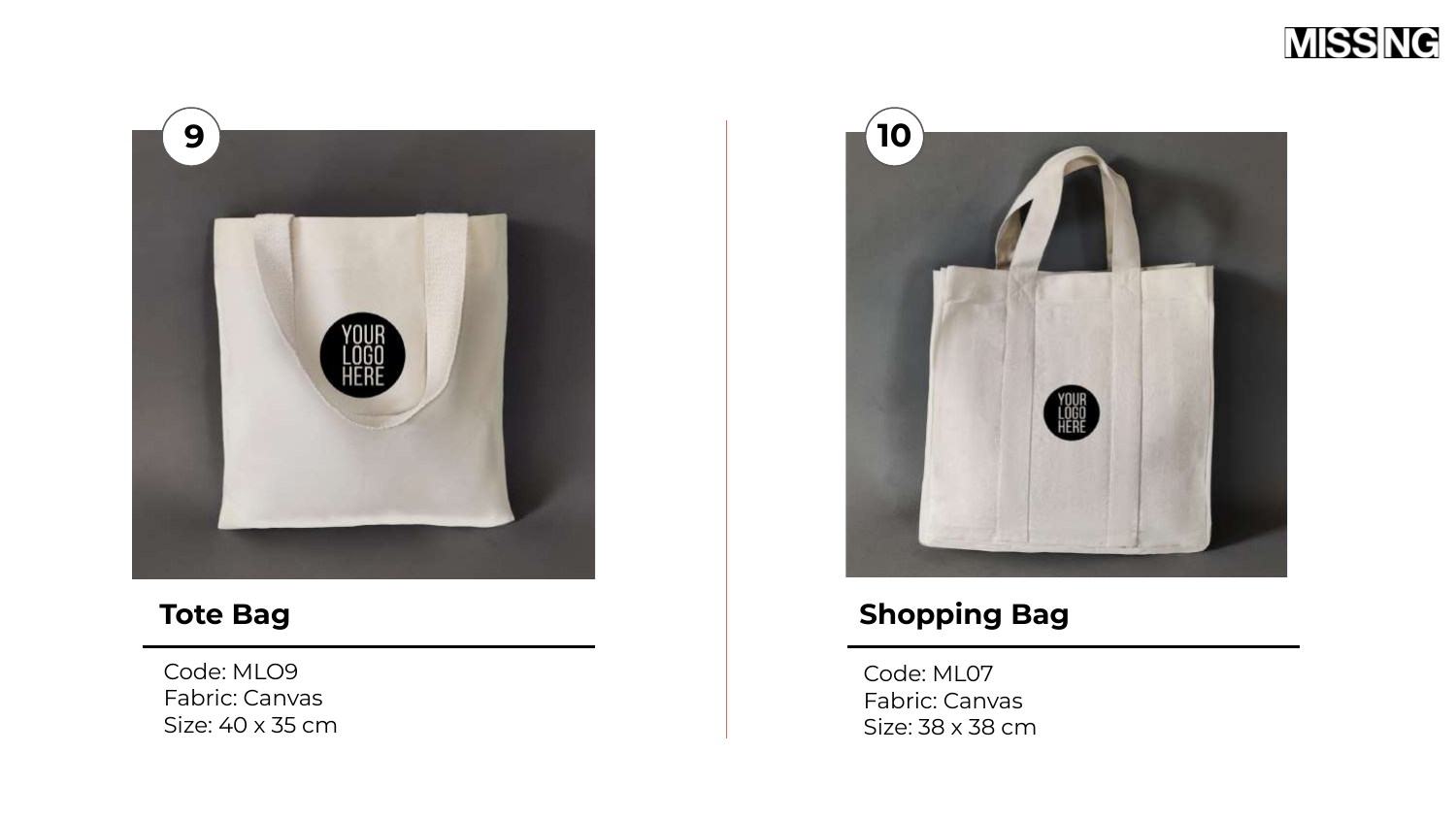

## **Partner with the Trust to help save missing girls !**



**Place bulk B2B orders for driving sustainable livelihood.** 

**The placement of MISSING's logo on the bag, which is optional, shows our joint commitment to building a world where every girl is safe.**

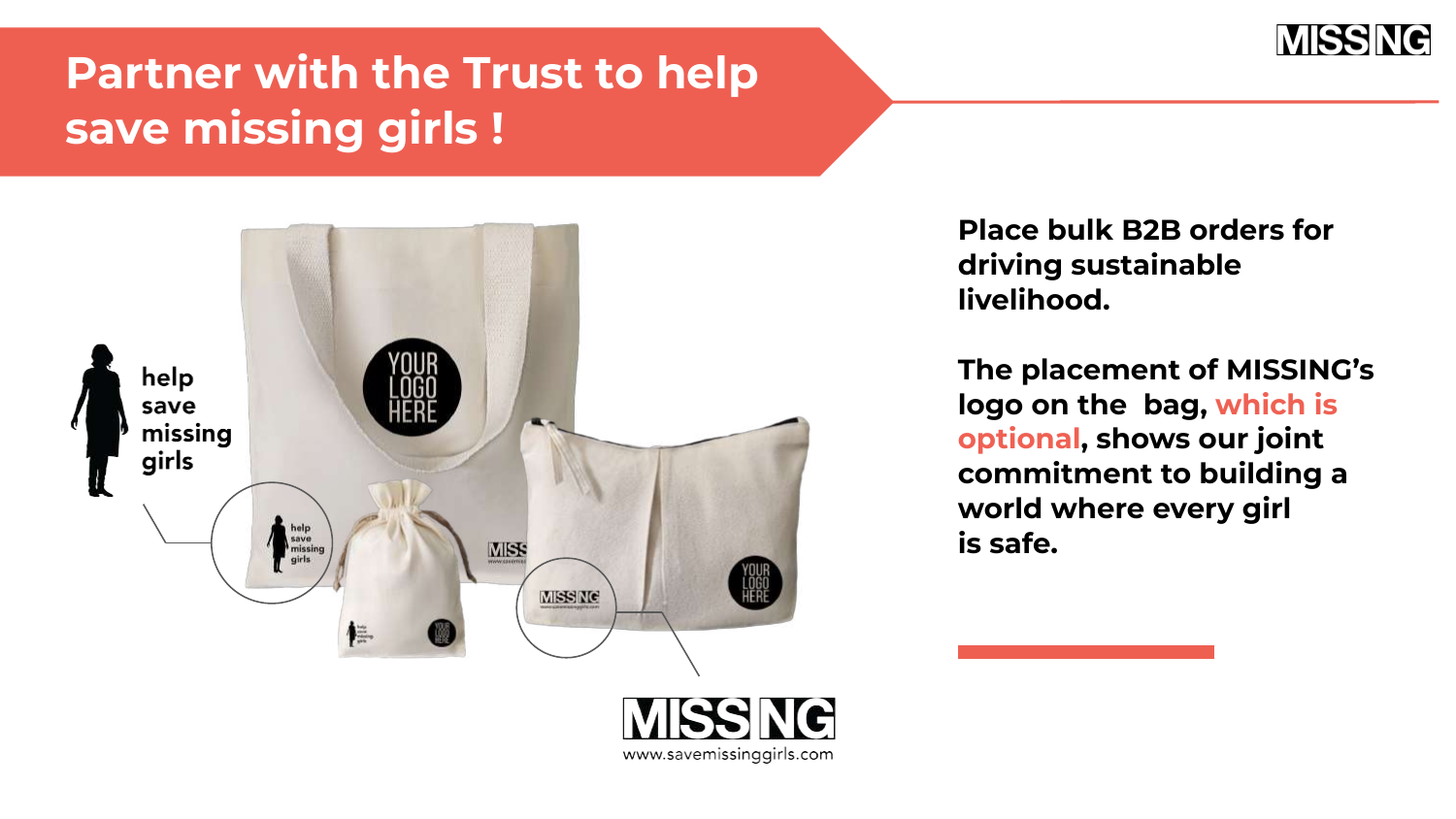